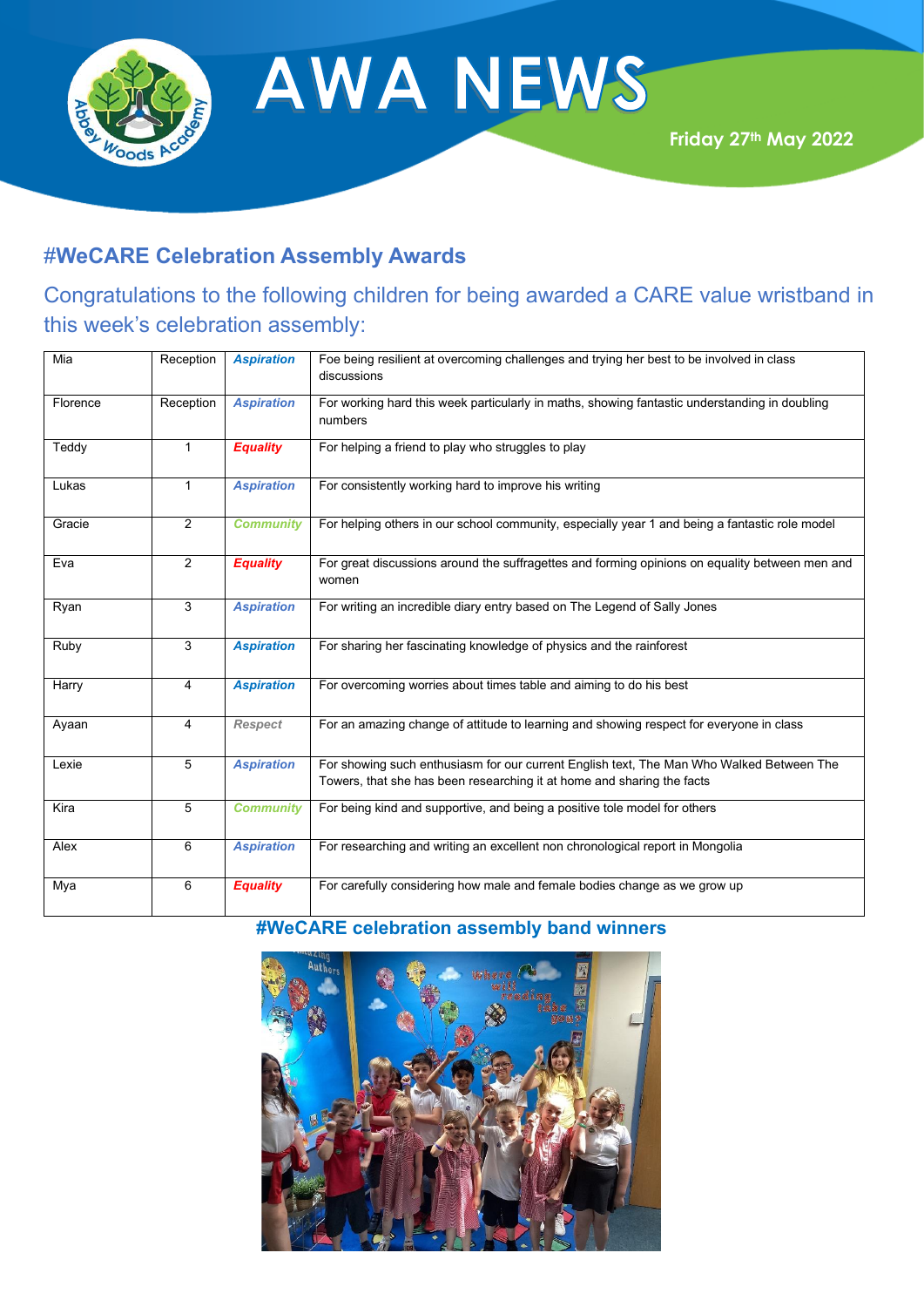#### **AWA News**

### **Presentation Prefects**

| <b>Reception</b> | Paisley |
|------------------|---------|
| Year 1           | Halim   |
| <b>Year 2</b>    | Amina   |
| <b>Year 3</b>    | Harry   |
| Year 4           | Freya   |
| Year 5           | Franky  |
| Year 6           | Grace   |



| Reception         | 92.07% |
|-------------------|--------|
| Year 1            | 96.30% |
| Year 2            | 98.62% |
| Year <sub>3</sub> | 91.71% |
| Year 4            | 87.88% |
| Year 5            | 95.77% |
| Year 6            | 98.57% |

#### **This Week's Attendance**

There is a clear link between attendance and school attainment. Reduced attendance affects a child's chances of success at school and beyond. Please help us in ensuring your child comes to school every day.

Holidays should only be taken during the allocated holiday dates.

Gates open at 08:40 and registration for all year groups is at 08:45 each day. Any child late for school will need to enter school via the main office.

## **P.E Days for each year group are as follows:**

| Year 1 | <b>Tuesday + Thursday</b>  |                           |
|--------|----------------------------|---------------------------|
| Year 2 | <b>Tuesday + Wednesday</b> |                           |
| Year 3 | <b>Tuesday + Friday</b>    |                           |
| Year 4 | <b>Tuesday + Friday</b>    | <b>Swimming Wednesday</b> |
| Year 5 | <b>Thursday + Friday</b>   |                           |
| Year 6 | <b>Thursday + Friday</b>   |                           |